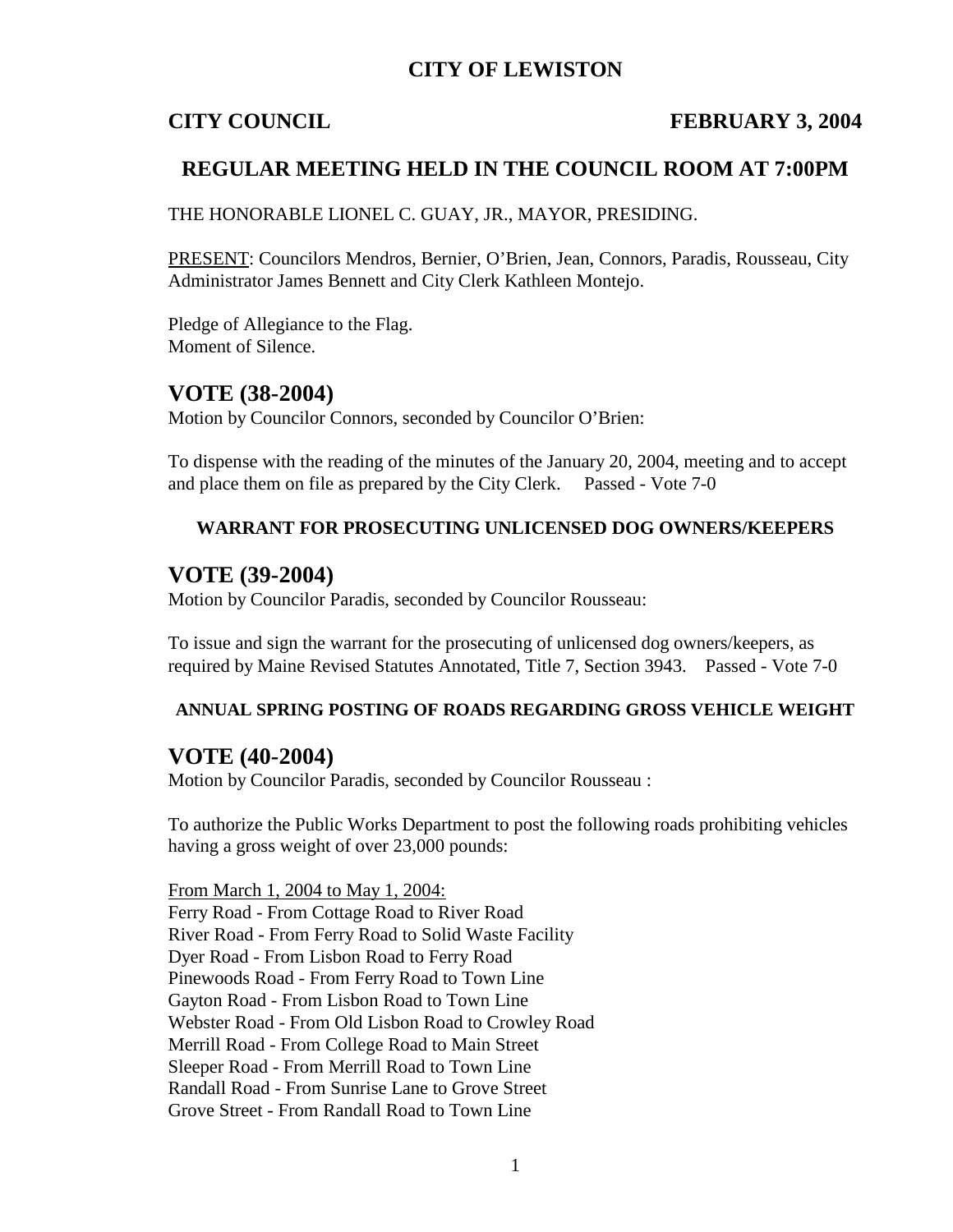Old Greene Road - From North Temple Street to Town Line No Name Pond Road - From Old Greene Road to Town Line Pond Road - From Cherrywood Drive to No Name Pond Road

Passed - Vote 7-0

## **PUBLIC HEARING AND FIRST PASSAGE ON AN AMENDMENT TO THE CITY CODE FOR VEHICLES FOR HIRE**

Mayor Guay opened the public hearing. No members of the public spoke for or against this item. Mayor Guay then closed the hearing. Councilor Paradis stated that he and Councilor Mendros serve as the Council representatives to the Taxi Appeals Board and they support these changes. He also inquired about a complete review of the entire taxi ordinance and asked if the changes could be ready for an April workshop.

## **VOTE (41-2004)**

Motion by Councilor Jean , seconded by Councilor Connors:

That the proposed amendment to the City Code of Ordinances, Chapter 82 Vehicles for Hire, Article II, Taxicabs, Division 2. Licenses, Section 82-48, Standards for Denial and Section 82-54 Right to Appeal, receive first passage by a roll call vote and that the public hearing on said ordinance be continued to the meeting of February 17 for final passage. Passed - Vote 7-0

## **PUBLIC HEARING AND FIRST AND FINAL PASSAGE FOR A MORATORIUM ORDINANCE REGARDING THE ISSUANCE OF NEW LIQUOR LICENSES IN THE CENTREVILLE DISTRICT**

Mayor Guay opened the public hearing. No members of the public spoke for or against this item. Mayor Guay then closed the hearing. The City Administrator reminded Councilors the moratorium was discussed during last week's workshop. The next two agenda items are two separate moratoriums for liquor licenses - one for Centreville District and one for Urban Enterprises District. The ideas that were discussed during the workshop, such as new categories for special amusement permits, distance limits between establishments in the UE district and other suggestions, can be implemented in the next 30-45 days, then the moratoriums can be repealed, rather than going for the full 90 days. Councilor Rousseau clarified that this moratorium is for new licenses only, noting that if a business is sold, it is considered a new owner and therefore a new license. He expressed concern this might hurt some local businesses and prohibit them from selling. The City Administrator stated there is one local business that is planning to open that is in the Centreville zone, but depending where they are in their opening process, the moratorium might be repealed by then. Councilor Mendros said he shared Councilor Rousseau's concerns.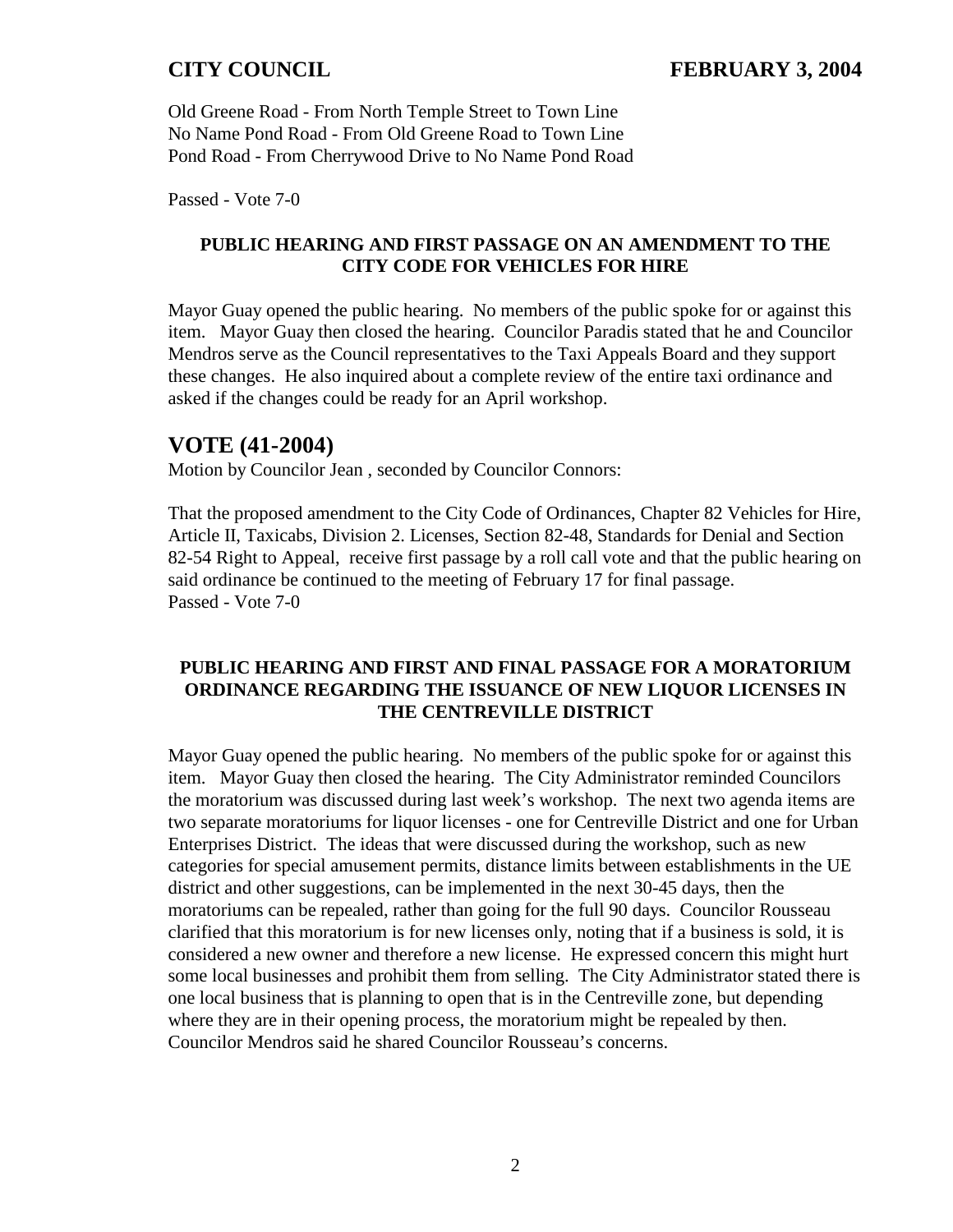# **VOTE (42-2004)**

Motion by Councilor Jean, seconded by Councilor Paradis:

That the proposed moratorium ordinance regarding the issuance of new liquor licenses in the Centreville zoning district, to be effective February 13, 2004, receive first passage by a roll call vote. Passed - Vote 5-2 (Councilors Mendros and Rousseau opposed.)

# **VOTE (43-2004)**

Motion by Councilor Jean, seconded by Councilor Paradis:

To waive Section 7c of the Rules Governing the City Council and to allow for final reading at this time. Passed - Vote 7-0

# **VOTE (44-2004)**

Motion by Councilor Jean, seconded by Councilor Connors:

That the proposed moratorium ordinance regarding the issuance of new liquor licenses in the Centreville zoning district, to be effective February 13, 2004, receive final passage by a roll call vote. Passed - Vote 5-2 (Councilors Mendros and Rousseau opposed.)

## **PUBLIC HEARING AND FIRST AND FINAL PASSAGE FOR A MORATORIUM REGARDING THE ISSUANCE OF NEW LIQUOR LICENSES IN THE URBAN ENTERPRISES DISTRICT**

Mayor Guay opened the public hearing. No members of the public spoke for or against this item. Mayor Guay then closed the hearing.

# **VOTE (45-2004)**

Motion by Councilor Jean, seconded by Councilor Connors:

That the proposed moratorium ordinance regarding the issuance of new liquor licenses in the Urban Enterprises zoning district, to be effective February 13, 2004, receive first passage by a roll call vote. Passed - Vote 5-2 (Councilors Mendros and Rousseau.)

# **VOTE (46-2004)**

Motion by Councilor Jean, seconded by Councilor Mendros:

To waive Section 7c of the Rules Governing the City Council and to allow for final reading at this time. Passed - Vote 7-0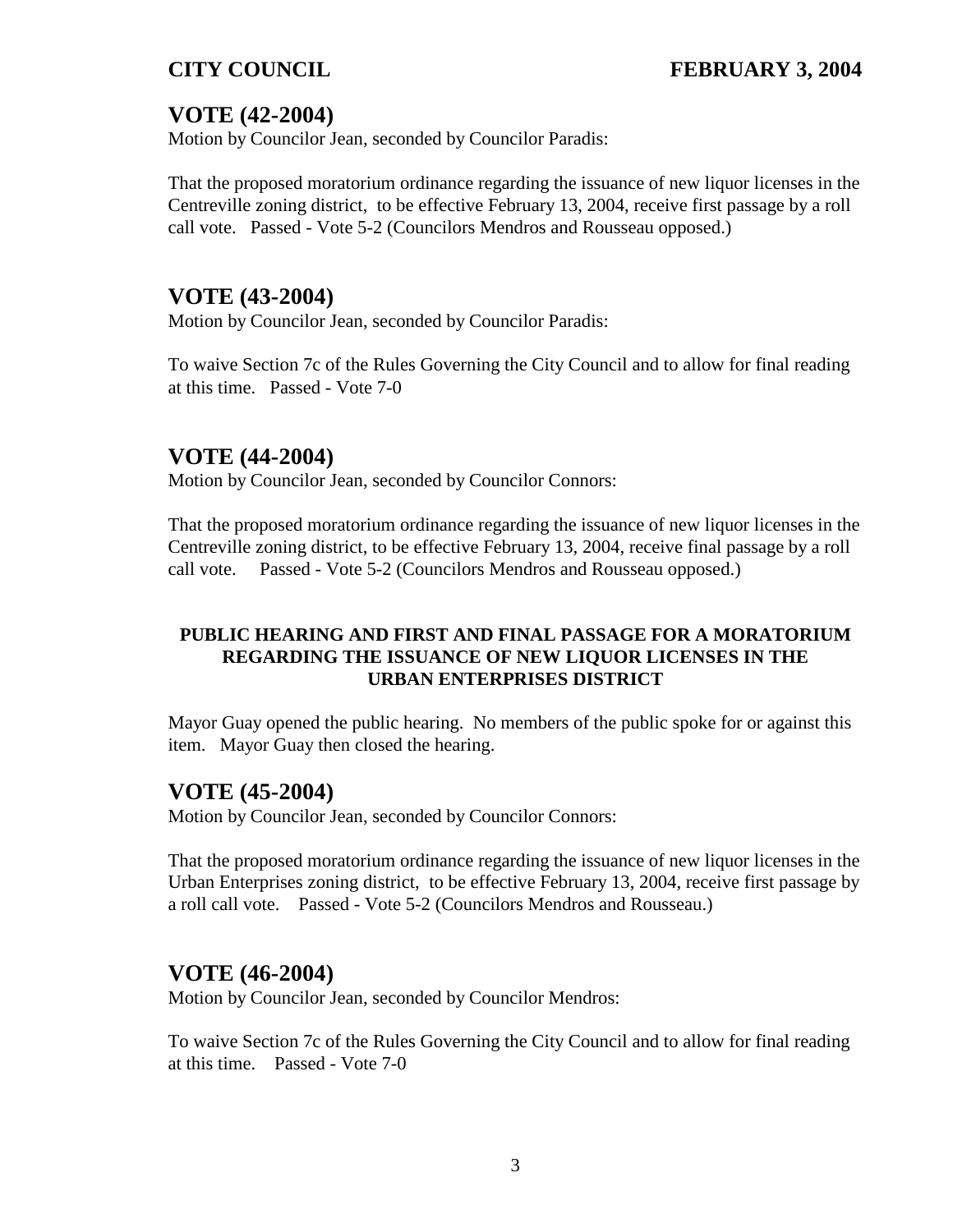# **VOTE (47-2004)**

Motion by Councilor Jean, seconded by Councilor Connors:

That the proposed moratorium ordinance regarding the issuance of new liquor licenses in the Urban Enterprises zoning district, to be effective February 13, 2004, receive final passage by a roll call vote. Passed - Vote 5-2 (Councilors Mendros and Rousseau)

## **SPECIAL AMUSEMENT PERMIT FOR THE CAGE, 97 ASH STREET**

Mayor Guay opened the public hearing. Dan Carrier, manager of The Cage said that the establishment does have additional staff on duty on nights they offer music, and the employees have all taken the TIPS course this past fall. He said the business has met all of the conditions that were attached to their permit last year, and he hopes this permit will be approved as well. Mayor Guay then closed the hearing. Councilor Jean said that he noticed more problems with the bar in last year's police log than he did in this year's log, noting this has shown improvement in how the staff is handling their patrons. He also said that last year's complaints from neighbors were high and this year they are low. Councilor Paradis suggested suspending the conditions until next week's Council workshop, when the Council will hear an update from the Police Department regarding their policy on liquor license enforcement issues. Councilors Bernier and Mendros commented that the current conditions should remain, noting they have worked well to date for this establishment.

# **VOTE (48-2004)**

Motion by Councilor Jean, seconded by Councilor Paradis:

To grant a Special Amusement Permit for Dancing and Entertainment to The Cage, 97 Ash Street, subject to the following conditions:

- 1) To have additional staff on duty to assist in recognizing and removing potential problem patrons before an incident occurs
- 2) To obtain additional training for the staff to be able to recognize intoxicated patrons.

Passed - Vote 6-1 (Councilor Paradis)

## **PRESENTATION ON THE FY2003 COMPREHENSIVE ANNUAL FINANCIAL REPORT**

Finance Director Richard Metivier made a powerpoint presentation to the Council, reviewing the highlights of the annual audit for the fiscal year ending June 30, 2003. The Independent Auditor's report states that the basic financial statements prepared by the City present the financial position of the City fairly and the results of the financial operations and cash flow are in conformity with generally accepted accounting principles. Mr. Metivier reviewed charts for general fund assets and revenues, general fund liabilities and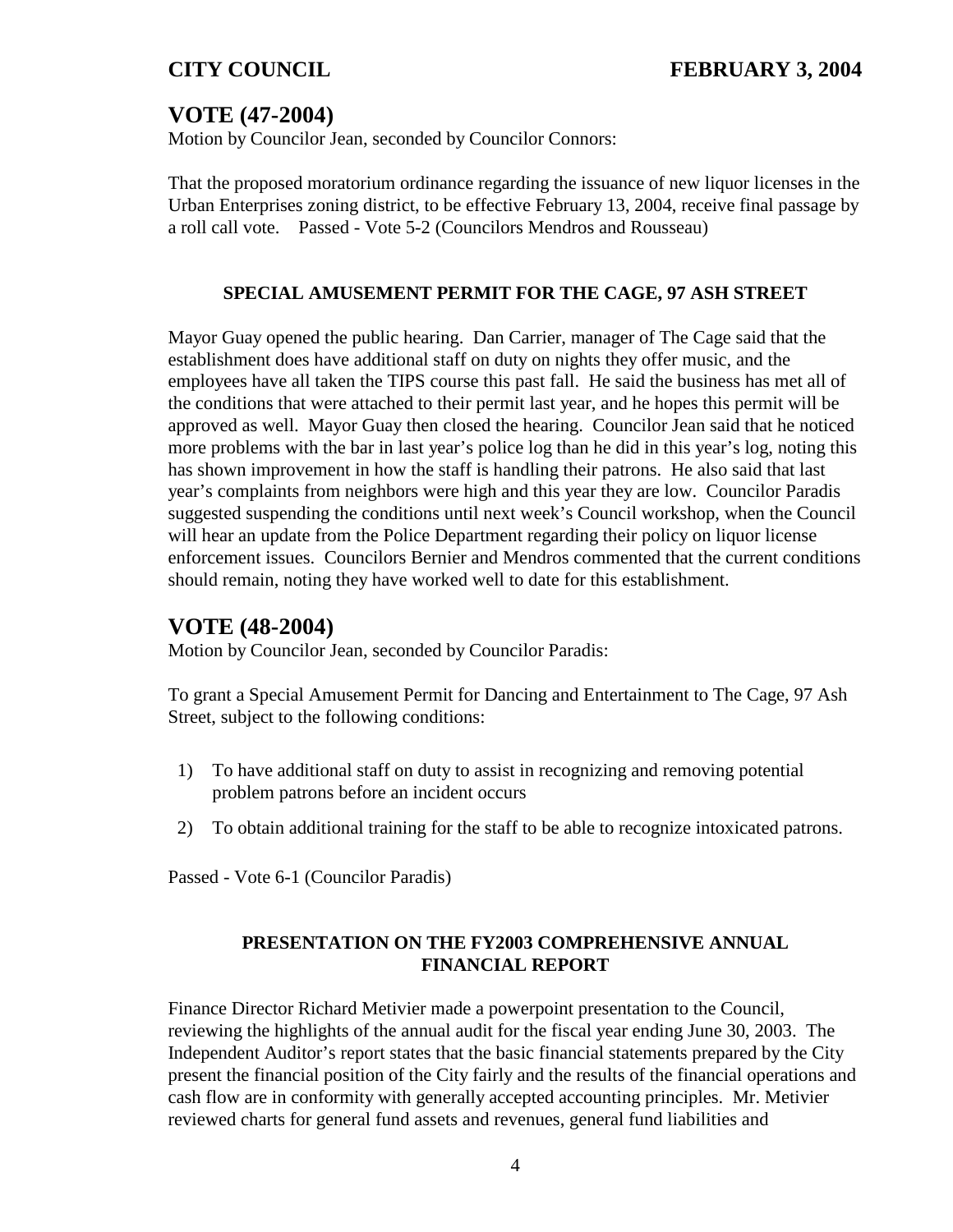expenditures, general fund equity, net asset reconciliation, significant changes due to GASB 34 implementation, tax collections, property tax rates, the water and sewer enterprise funds and other related charts and information. Councilors asked questions on some of the details regarding the City's debt load and undesignated fund balances.

## **BOND AUTHORIZATION REGARDING CENTRAL MAINE CIVIC CENTER FACILITY**

Councilor Bernier announced that she will be recusing herself from this item, to avoid any perception of a conflict of interest. Mayor Guay opened the public hearing to receive citizen input and comment. No members of the public spoke for or against this item. Mayor Guay then closed the hearing. The City Administrator announced that the closing on the facility has not taken place yet, it was suppose to be done on Monday and is now postponed to Friday, due to some complexities involving trademark laws and other unanticipated issues.

# **VOTE (49-2004)**

Motion by Councilor Jean, seconded by Councilor Paradis:

To authorize the expenditure of funds for completion of the Central Maine Civic Center Project and for costs associated with acquisition of the facility, pursuant to agreements with Lewiston-Auburn Hockey Arena, Inc. and the Lewiston Maineiacs Hockey Club, in an amount not to exceed \$1,060,000. Passed - Vote 6-0-1 (Councilor Bernier abstained.)

## **AUTHORIZATION FOR FUNDS FOR THE LEWISTON-AUBURN ECONOMIC GROWTH COUNCIL'S COMMUNITY IMAGE AND AWARENESS CAMPAIGN**

Councilor Connors asked why this item was not budgeted in this current year's budget. The City Administrator stated that it was always planned to take the amount from the fund balance, and Lewiston was waiting to see if Auburn and the matching private sector monies were going to be pledged before we appropriated our funds, noting the budget process was tough for both communities this past year.

# **VOTE (50-2004)**

Motion by Councilor O'Brien, seconded by Councilor Paradis:

RESOLVED, that there is hereby appropriated for the support to finance the Lewiston-Auburn Economic Growth Council's Community Image and Awareness Campaign, a supplemental appropriation of \$75,000 into the Economic Development budget account 41230-4043000, to be approved by a roll call vote. Passed - Vote 7-0

## **APPOINTMENTS TO THE CIVIC CENTER ADVISORY BOARD**

It was noted that Councilor Mendros and Councilor O'Brien were appointed to this Board during the previous Council meeting. The City Administrator stated that the City received 37 applications for the eleven citizen openings, and the applications were from well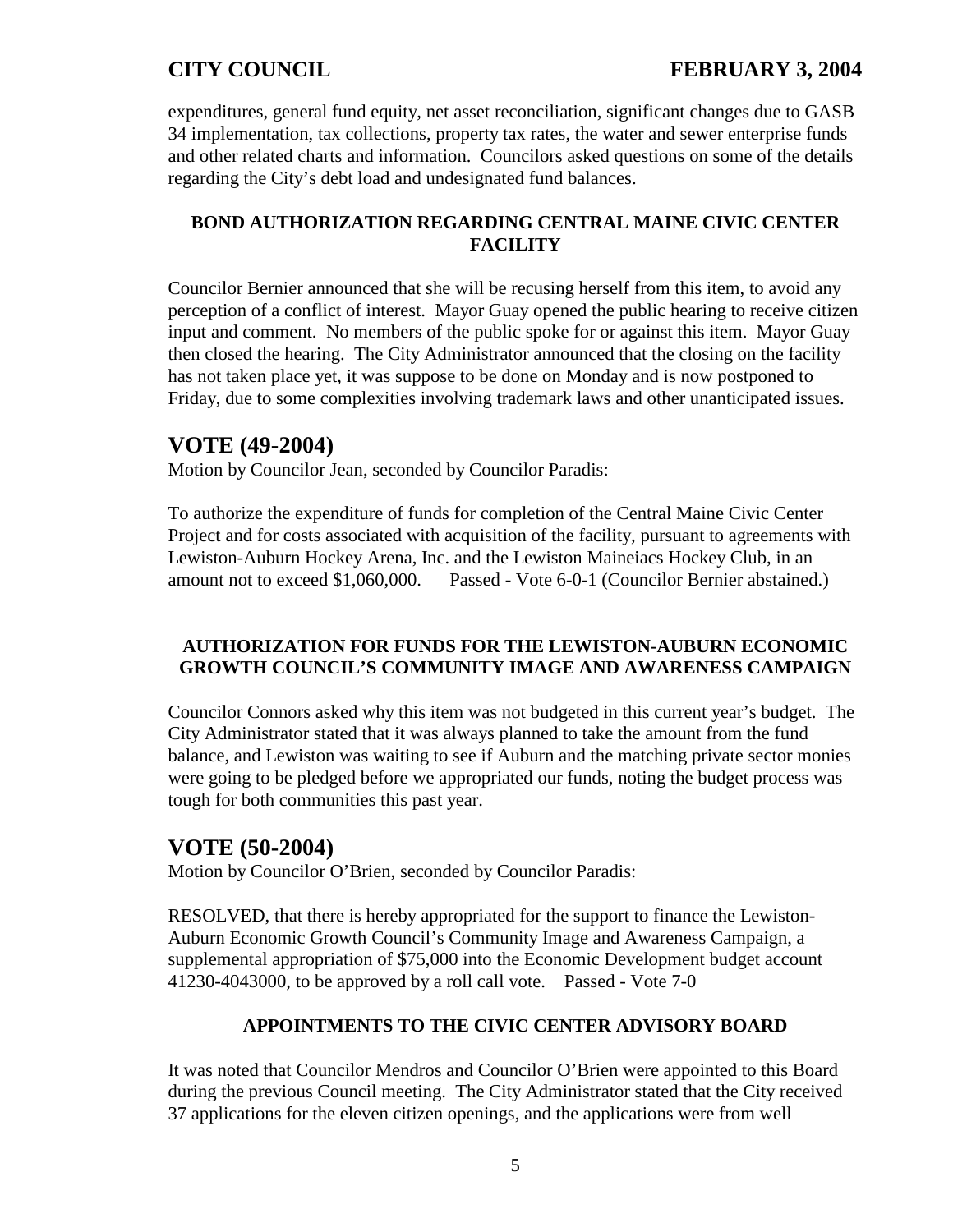qualified citizens. Mr. Bennett said the Council, in making their considerations for appointments, wanted to avoid any perception of "insiders" serving on the committee or anyone who may have a conflict of interest, and therefore did not consider applications from relatives of city staff members, former city staff members, citizens involved with numerous city boards already, people who are vendors at the Civic Center or who were contractors who worked on the Civic Center, many of whom are still waiting to get paid for their work. Councilor Rousseau thanked everyone who submitted an application, noting the Council wanted a nice cross-section of residents to serve. It was noted that the Youth Advisory Council will select their representative to serve on the CCAB. Councilor O'Brien noted that one half these positions are for one year, so encouraged others to apply in the future if they are still interested.

# **VOTE (51-2004)**

Motion by Councilor Jean, seconded by Councilor Paradis:

To establish the Civic Center Advisory Board, to receive and accept the recommendations for membership to the board and to appoint the members accordingly, and to appoint Paul Labrecque as chairperson of the Civic Center Advisory Board. The members of the CCAB shall be as follows:

- 1) Lewiston Youth Advisory Council Representative 1 year term
- 2) Chamber of Commerce Representative/Maureen Aube 2 year term
- 3) James Adams, Jr., 50 Cleaves Street, Auburn 1 year term
- 4) Marcel Blais, 25 Rejane Avenue, Lewiston 2 year term
- 5) Jean Doyon, 115 Grove Street, Lewiston 2 year term
- 6) Suzanne Dubois, 3 Pagoma Lane, Lewiston 1 year term
- 7) Lane Feldman, 100 Chickadee Drive, Auburn 2 year term
- 8) David Gregoire, 4 Church Street, Lewiston 1 year term
- 9) Michael Hebert, 567 College Road, Greene 1 year term
- 10) Michael Keaney, 61 Nottingham Road, Auburn 1 year term
- 11) Paul Labrecque, 340 Grove Street, Lewiston 2 year term
- 12) Gary St. Laurent, 160 Pinewood Road, Lewiston 1 year term
- 13) William Soucy, 19 Roger Street, Lewiston 2 year term

Passed - Vote 7-0